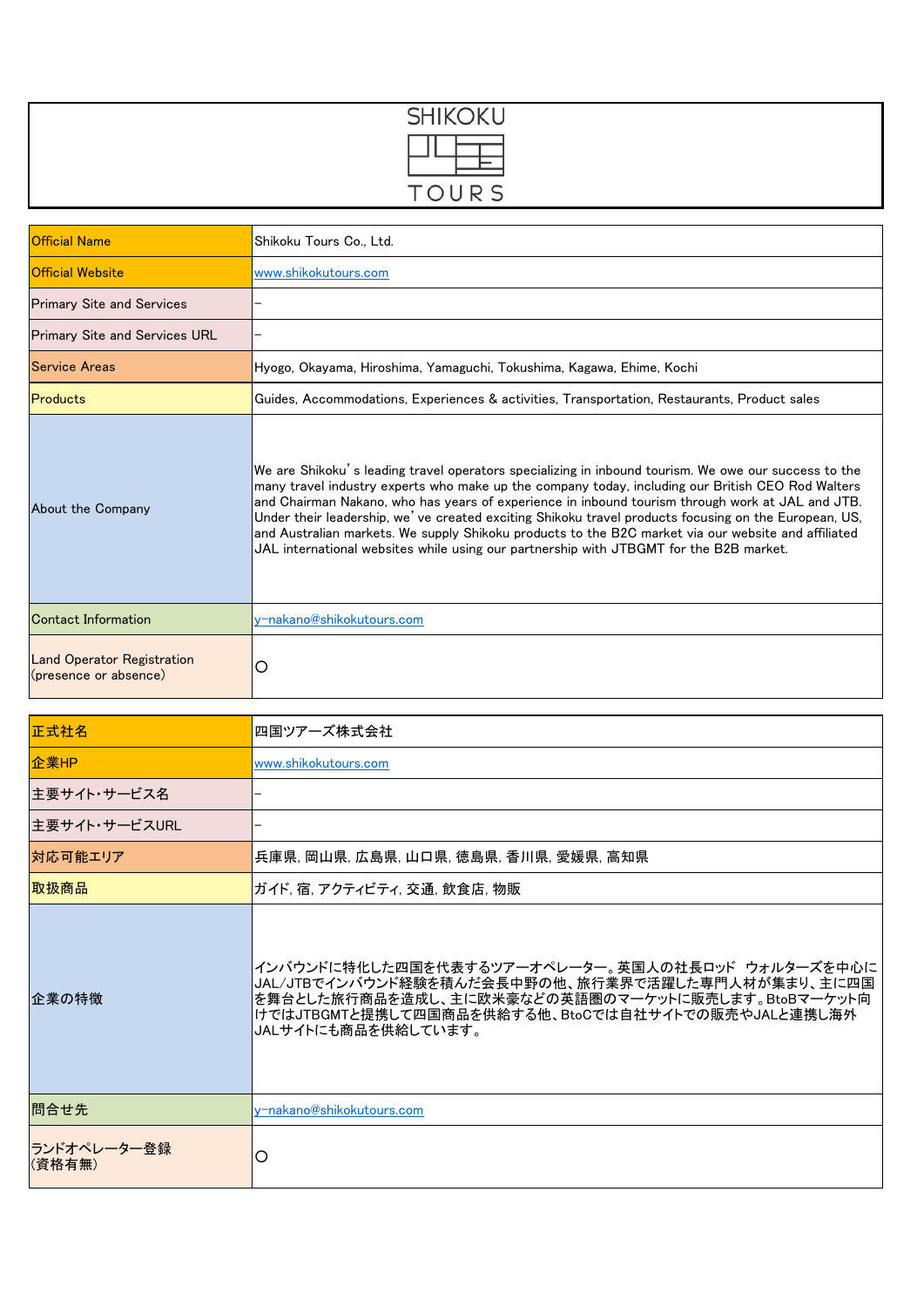## OFREEPLUS

| <b>Official Name</b>                                       | <b>FREEPLUS Inc.</b>                                                                                                                                                                                                                                                                                                                                                                                                                                                                                                                                                                                                                                                                                    |
|------------------------------------------------------------|---------------------------------------------------------------------------------------------------------------------------------------------------------------------------------------------------------------------------------------------------------------------------------------------------------------------------------------------------------------------------------------------------------------------------------------------------------------------------------------------------------------------------------------------------------------------------------------------------------------------------------------------------------------------------------------------------------|
| Official Website                                           | https://www.freeplus.co.jp/en                                                                                                                                                                                                                                                                                                                                                                                                                                                                                                                                                                                                                                                                           |
| <b>Primary Site and Services</b>                           |                                                                                                                                                                                                                                                                                                                                                                                                                                                                                                                                                                                                                                                                                                         |
| <b>Primary Site and Services URL</b>                       |                                                                                                                                                                                                                                                                                                                                                                                                                                                                                                                                                                                                                                                                                                         |
| Service Areas                                              | Hyogo, Okayama, Hiroshima, Yamaguchi, Tokushima, Kagawa, Ehime                                                                                                                                                                                                                                                                                                                                                                                                                                                                                                                                                                                                                                          |
| Products                                                   | Guides, Accommodations, Experiences & activities, Transportation, Restaurants, cruise                                                                                                                                                                                                                                                                                                                                                                                                                                                                                                                                                                                                                   |
| About the Company                                          | FREEPLUS offers a variety of services centered around Japan's inbound travel industry. Our goal is "to<br>make Japan a top international travel destination, create more fans of the country throughout the world,<br>and become the driving force behind Japan's enlivenment." Our successes include collaborations with<br>over 1,200 travel agencies in 40 countries, primarily in Asia, Europe, the US, and Australia, and<br>organizing travel experiences for more than 100,000 people in a given year.<br>We wish to reinvigorate Japan through the inbound tourism industry while bringing more smiles to the<br>world. That's not just a slogan to FREEPLUS. It's our entire reason for being. |
| Contact Information                                        | local@freeplus.co.ip                                                                                                                                                                                                                                                                                                                                                                                                                                                                                                                                                                                                                                                                                    |
| <b>Land Operator Registration</b><br>(presence or absence) | О                                                                                                                                                                                                                                                                                                                                                                                                                                                                                                                                                                                                                                                                                                       |

| 正式社名                  | 株式会社フリープラス                                                                                                                                                                                                                                |
|-----------------------|-------------------------------------------------------------------------------------------------------------------------------------------------------------------------------------------------------------------------------------------|
| 企業HP                  | https://www.freeplus.co.jp/                                                                                                                                                                                                               |
| 主要サイト・サービス名           |                                                                                                                                                                                                                                           |
| 主要サイト・サービスURL         |                                                                                                                                                                                                                                           |
| 対応可能エリア               | 兵庫県, 岡山県, 広島県, 山口県, 徳島県, 香川県, 愛媛県                                                                                                                                                                                                         |
| 取扱商品                  | ガイド, 宿, アクティビティ, 交通, 飲食店, クルーズ                                                                                                                                                                                                            |
| 企業の特徴                 | FREEPLUSは『日本の観光立国を成し遂げ、日本のファンを世界に広げ、日本の元気の原動力となる』た<br>めに、訪日観光産業を軸として事業展開してまいりました。<br>アジアや欧米豪を中心に世界40カ国、1,200社以上の旅行会社との取引実績があり、年間約10万人以上<br>の訪日外国人観光客の取り扱いがあります。<br>訪日観光関連事業でニッポンに元気を取り戻し、世界中に笑顔をたくさん増やすこと。それが、<br>FREEPLUSの存在意義だと考えております。 |
| 問合せ先                  | local@freeplus.co.jp                                                                                                                                                                                                                      |
| ランドオペレーター登録<br>(資格有無) | O                                                                                                                                                                                                                                         |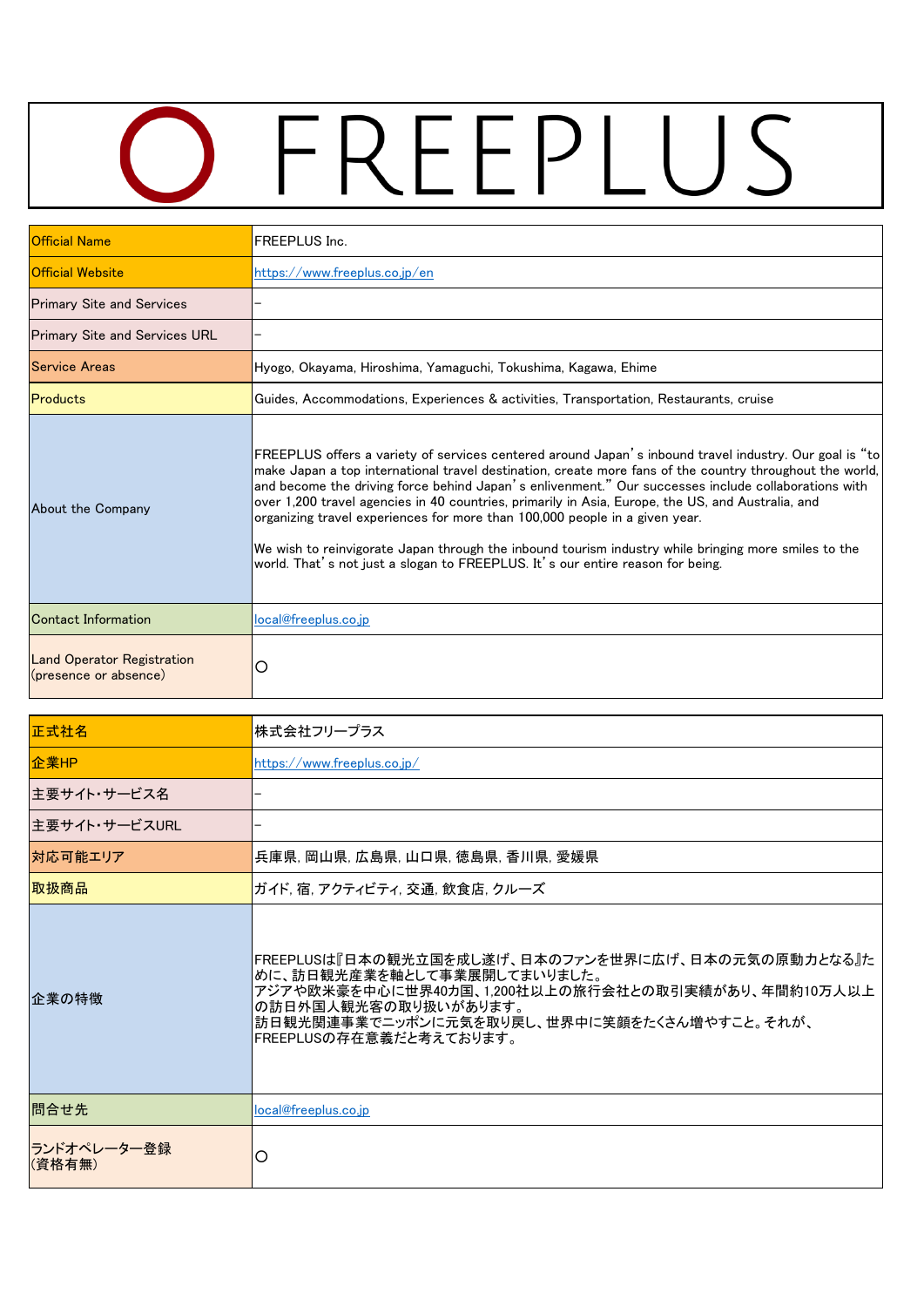

| <b>Official Name</b>                                       | World Joint Corp dba IACE TRAVEL                                                                                                                                                                                        |
|------------------------------------------------------------|-------------------------------------------------------------------------------------------------------------------------------------------------------------------------------------------------------------------------|
| <b>Official Website</b>                                    | https://www.wjt-japan.com/                                                                                                                                                                                              |
| <b>Primary Site and Services</b>                           | <b>WORLD JOINT TRAVEL</b>                                                                                                                                                                                               |
| <b>Primary Site and Services URL</b>                       | https://www.wjt-japan.com/                                                                                                                                                                                              |
| <b>Service Areas</b>                                       | Hyogo, Okayama, Hiroshima, Yamaguchi, Tokushima, Kagawa, Ehime, All over Japan                                                                                                                                          |
| Products                                                   | Guides, Accommodations, Experiences & activities, Transportation, Restaurants, Travel in general                                                                                                                        |
| About the Company                                          | We are the Japanese subsidiary of IACE TRAVEL U.S.A, an American company headquartered in New<br>York. Through years of experience in America, we are able to provide quality services for travelers<br>visiting Japan. |
| Contact Information                                        | japan@wjt.jp                                                                                                                                                                                                            |
| <b>Land Operator Registration</b><br>(presence or absence) | O                                                                                                                                                                                                                       |

| 正式社名                  | 株式会社ワールドジョイントコーポレーションジャパン                                                        |
|-----------------------|----------------------------------------------------------------------------------|
| 企業HP                  | https://wjt.jp/                                                                  |
| 主要サイト・サービス名           | <b>WORLD JOINT TRAVEL</b>                                                        |
| 主要サイト・サービスURL         | https://www.wjt-japan.com/                                                       |
| 対応可能エリア               | 兵庫県, 岡山県, 広島県, 山口県, 徳島県, 香川県, 愛媛県, 日本全国                                          |
| 取扱商品                  | ガイド, 宿, アクティビティ, 交通, 飲食店, 旅行全般                                                   |
| 企業の特徴                 | アメリカニューヨークに本社を持つIACE TRAVEL U.S.Aの日本法人として設立。長年米国で培ったノウハ<br>ウを活かし、訪日の取り組みをしております。 |
| 問合せ先                  | japan@wjt.jp                                                                     |
| ランドオペレーター登録<br>(資格有無) | O                                                                                |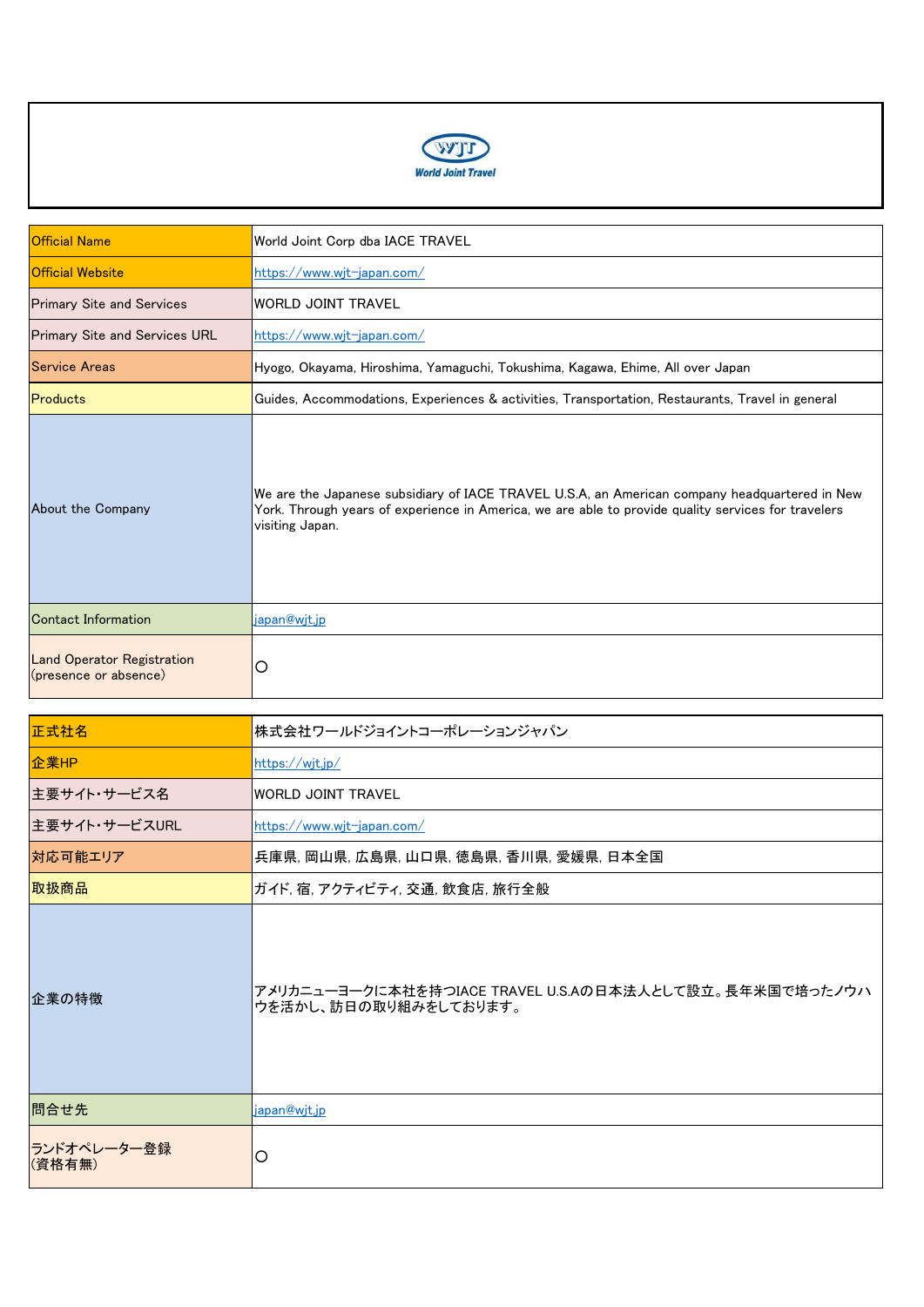

| <b>Official Name</b>                                       | RYOBI TOURS INC.                                                                                                                                                                                                                                                                                                                                   |
|------------------------------------------------------------|----------------------------------------------------------------------------------------------------------------------------------------------------------------------------------------------------------------------------------------------------------------------------------------------------------------------------------------------------|
| <b>Official Website</b>                                    | https://www.ryobi-tours.jp/                                                                                                                                                                                                                                                                                                                        |
| <b>Primary Site and Services</b>                           |                                                                                                                                                                                                                                                                                                                                                    |
| <b>Primary Site and Services URL</b>                       |                                                                                                                                                                                                                                                                                                                                                    |
| <b>Service Areas</b>                                       | Hyogo, Okayama, Hiroshima, Yamaguchi, Tokushima, Kagawa, Ehime, Kanto area                                                                                                                                                                                                                                                                         |
| Products                                                   | Guides, Accommodations, Experiences & activities, Transportation, Restaurants                                                                                                                                                                                                                                                                      |
| About the Company                                          | Since our founding in 1971 in Okayama, we have continued to organize domestic and overseas trips that<br>meet our customers' every need. We are dedicated to reinventing the idea of travel with unique<br>initiatives, including inbound tourism, overseas inspection tours, MICE, Visit Japan campaigns, training<br>tourism programs, and more. |
| Contact Information                                        | <u>v-nagao@ryobi-tours.jp</u>                                                                                                                                                                                                                                                                                                                      |
| <b>Land Operator Registration</b><br>(presence or absence) | О                                                                                                                                                                                                                                                                                                                                                  |

| 正式社名                  | 株式会社リョービツアーズ                                                                                                       |
|-----------------------|--------------------------------------------------------------------------------------------------------------------|
| 企業HP                  | https://www.rvobi-tours.jp/                                                                                        |
| 主要サイト・サービス名           |                                                                                                                    |
| 主要サイト・サービスURL         |                                                                                                                    |
| 対応可能エリア               | 兵庫県, 岡山県, 広島県, 山口県, 徳島県, 香川県, 愛媛県, 関東圏                                                                             |
| 取扱商品                  | ガイド, 宿, アクティビティ, 交通, 飲食店                                                                                           |
| 企業の特徴                 | 私達は1971年に岡山で創業以来、お客様のニーズに合った国内・海外の旅をご提案しております。イン<br>バウンド事業、海外視察、MICE、VJ事業や研修ツーリズム等、ユニークな企画で新たな旅の形を積極的<br>に展開しています。 |
| 問合せ先                  | y-nagao@ryobi-tours.jp                                                                                             |
| ランドオペレーター登録<br>(資格有無) | O                                                                                                                  |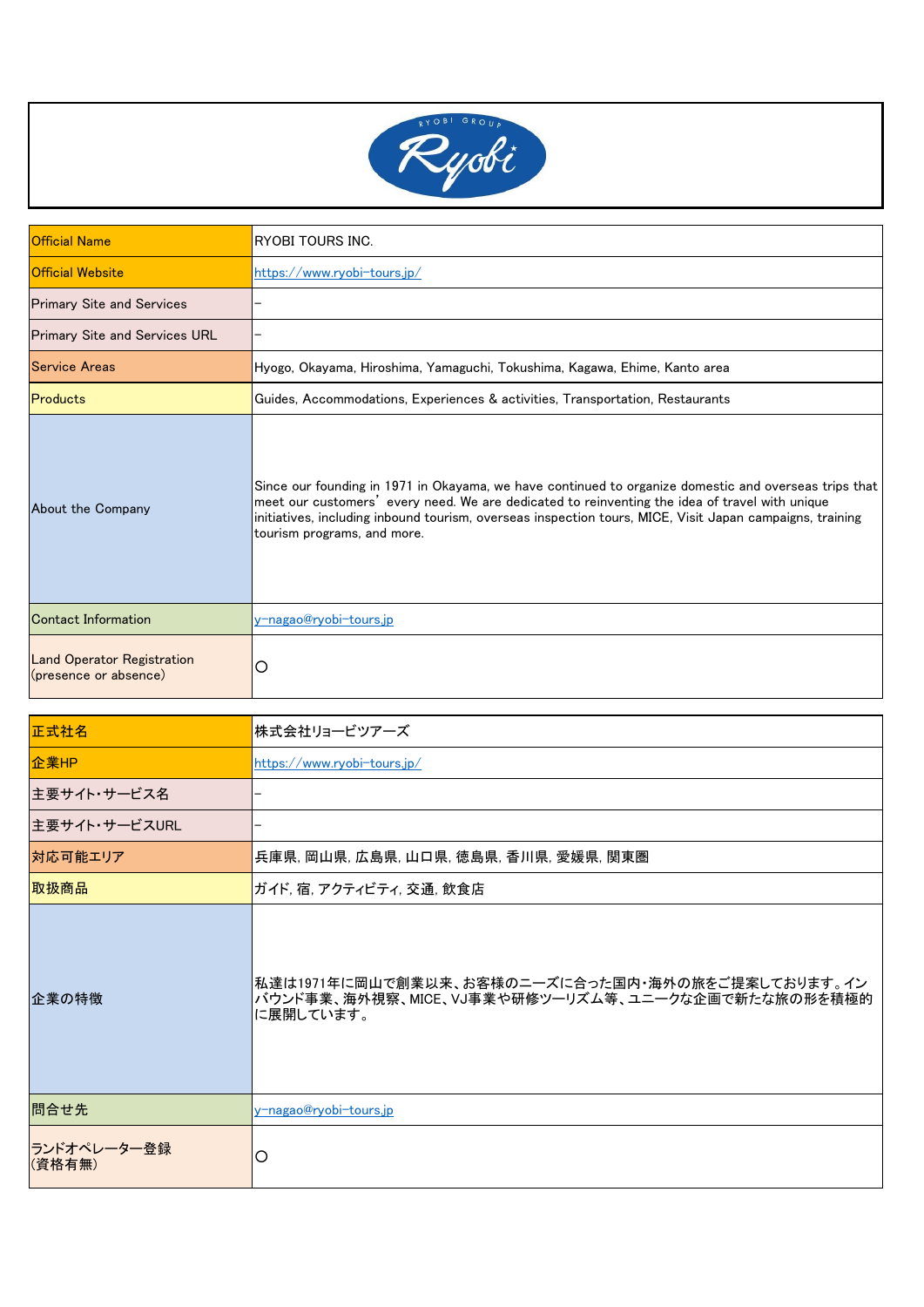

| <b>Official Name</b>                                       | Cerca Travel Co., Ltd.                                                                                                                                    |
|------------------------------------------------------------|-----------------------------------------------------------------------------------------------------------------------------------------------------------|
| <b>Official Website</b>                                    | https://www.cerca-travel.co.jp/                                                                                                                           |
| <b>Primary Site and Services</b>                           |                                                                                                                                                           |
| Primary Site and Services URL                              |                                                                                                                                                           |
| <b>Service Areas</b>                                       | Kyoto                                                                                                                                                     |
| Products                                                   | Guides, Experiences & activities, Restaurants                                                                                                             |
| About the Company                                          | We sell itinerary packages to foreign travel agencies, primarily in France. We also advise domestic<br>businesses on product planning for female clients. |
| <b>Contact Information</b>                                 | inoue@cerca-travel.co.jp                                                                                                                                  |
| <b>Land Operator Registration</b><br>(presence or absence) | O                                                                                                                                                         |

| 正式社名                  | Cerca Travel株式会社                                             |
|-----------------------|--------------------------------------------------------------|
| 企業HP                  | https://www.cerca-travel.co.jp/                              |
| 主要サイト・サービス名           |                                                              |
| 主要サイト・サービスURL         |                                                              |
| 対応可能エリア               | 京都府                                                          |
| 取扱商品                  | ガイド,アクティビティ,飲食店                                              |
| 企業の特徴                 | 主にフランスの旅行会社に企画商品を販売しています。また国内業者向けには、女性の企画商品アドバ<br>イスを行っています。 |
| 問合せ先                  | inoue@cerca-travel.co.jp                                     |
| ランドオペレーター登録<br>(資格有無) | O                                                            |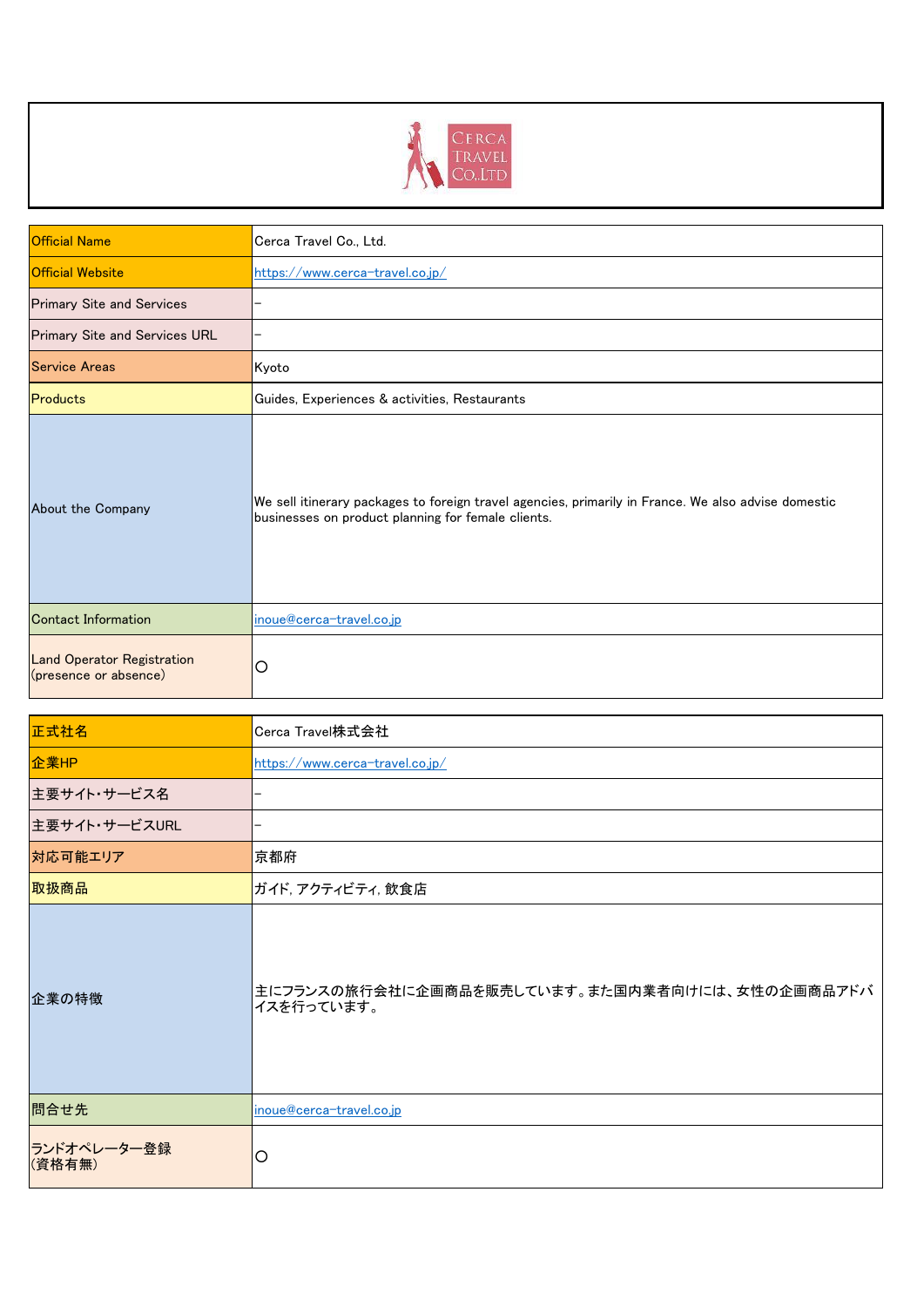

| <b>Official Name</b>                                       | AIR TRAVEL TOKUSHIMA. INC.                                                                                                                                                                                                                                                                                                                                                                                                                       |
|------------------------------------------------------------|--------------------------------------------------------------------------------------------------------------------------------------------------------------------------------------------------------------------------------------------------------------------------------------------------------------------------------------------------------------------------------------------------------------------------------------------------|
| <b>Official Website</b>                                    | https://www.air-travel.jp/                                                                                                                                                                                                                                                                                                                                                                                                                       |
| <b>Primary Site and Services</b>                           |                                                                                                                                                                                                                                                                                                                                                                                                                                                  |
| <b>Primary Site and Services URL</b>                       |                                                                                                                                                                                                                                                                                                                                                                                                                                                  |
| <b>Service Areas</b>                                       | Tokushima                                                                                                                                                                                                                                                                                                                                                                                                                                        |
| Products                                                   | Accommodations, Experiences & activities, Transportation, Restaurants                                                                                                                                                                                                                                                                                                                                                                            |
| About the Company                                          | Since our founding in 1974, we've become a trusted general travel agency with strong regional ties to<br>Tokushima Prefecture. Our focus is on community-based tourism, with our motto being "Serendipity:<br>unexpected encounters and experiences." We accept inquiries from all sorts of fields.<br>This summer, we plan to launch a new booking site using AI technology. Please entrust your Tokushima<br>vacation to Air-Travel Tokushima! |
| Contact Information                                        | info@air-travel.jp                                                                                                                                                                                                                                                                                                                                                                                                                               |
| <b>Land Operator Registration</b><br>(presence or absence) | O                                                                                                                                                                                                                                                                                                                                                                                                                                                |

| 正式社名                  | 株式会社エアトラベル徳島                                                                                                                                                                                          |
|-----------------------|-------------------------------------------------------------------------------------------------------------------------------------------------------------------------------------------------------|
| 企業HP                  | https://www.air-travel.ip/                                                                                                                                                                            |
| 主要サイト・サービス名           |                                                                                                                                                                                                       |
| 主要サイト・サービスURL         |                                                                                                                                                                                                       |
| 対応可能エリア               | 徳島県                                                                                                                                                                                                   |
| 取扱商品                  | 宿, アクティビティ, 交通, 飲食店                                                                                                                                                                                   |
| 企業の特徴                 | 1974年創業以来、徳島県に根差した地域密着型の総合旅行会社として信頼を築いてまいりました。「思<br>いがけない出会い・体験(セレンディピティ)」を大切にした着地型旅行への取り組みを手がけ、各方面より<br>お問い合わせをいただいております。また、この夏にはAI技術を活用した新しい予約サイトをオープンさ<br>せる予定です。<br>徳島県へのご旅行は、是非エアトラベル徳島へご用命ください。 |
| 問合せ先                  | info@air-travel.jp                                                                                                                                                                                    |
| ランドオペレーター登録<br>(資格有無) | O                                                                                                                                                                                                     |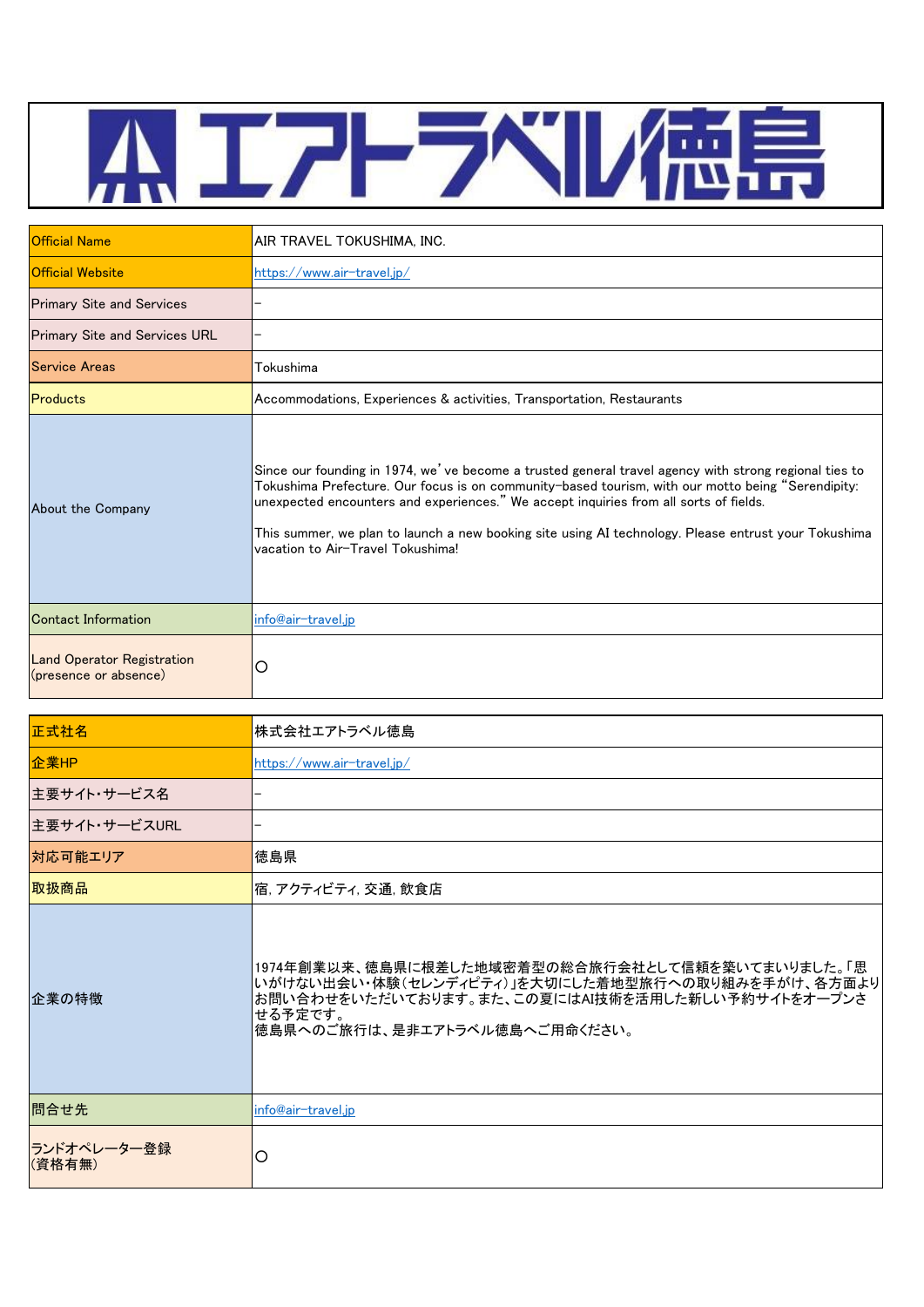

**SETOUCHI**<br>SEAWIND Inc.

| <b>Official Name</b>                                       | SETOUCHI SEAWIND Inc.                                                                                                                                                                                                                                                                                                                                                                                                                                                                                |
|------------------------------------------------------------|------------------------------------------------------------------------------------------------------------------------------------------------------------------------------------------------------------------------------------------------------------------------------------------------------------------------------------------------------------------------------------------------------------------------------------------------------------------------------------------------------|
| <b>Official Website</b>                                    | https://setouchiseawind.jp/                                                                                                                                                                                                                                                                                                                                                                                                                                                                          |
| <b>Primary Site and Services</b>                           | <b>SETOUCHI ISLAND TRIP</b>                                                                                                                                                                                                                                                                                                                                                                                                                                                                          |
| <b>Primary Site and Services URL</b>                       | https://setouchiislands.jp/                                                                                                                                                                                                                                                                                                                                                                                                                                                                          |
| <b>Service Areas</b>                                       | Hyogo, Okayama, Hiroshima, Yamaguchi, Tokushima, Kagawa, Ehime                                                                                                                                                                                                                                                                                                                                                                                                                                       |
| <b>Products</b>                                            | Guides, Accommodations, Experiences & activities, Transportation, Restaurants, Seto Inland Sea tour<br>operators mainly service the islands and coastal regions of the Seto Inland Sea sides of the seven<br>prefectures that make up the Setouchi region.                                                                                                                                                                                                                                           |
| About the Company                                          | We are a travel service specialized in island-hop in the Seto Inland Sea. With our network of more than<br>100 inhabited islands, we can offer you a one-stop service for arranging charter boats, lodging, meals,<br>and unique activities. Using a small charter boat (6-10 persons), basic itinerary is for 1-3 days. Based on<br>sustainable tourism, we offer original activities enjoying the local nature and people such as cycling,<br> trekking, and cooking home-cooked island food etc . |
| <b>Contact Information</b>                                 | konishi@setouchiseawind.ip                                                                                                                                                                                                                                                                                                                                                                                                                                                                           |
| <b>Land Operator Registration</b><br>(presence or absence) | O                                                                                                                                                                                                                                                                                                                                                                                                                                                                                                    |

| 正式社名                   | 株式会社SETOUCHI SEAWIND                                                                                                                                                             |
|------------------------|----------------------------------------------------------------------------------------------------------------------------------------------------------------------------------|
| 企業HP                   | www.shikokutours.com                                                                                                                                                             |
| 主要サイト・サービス名            | <b>SETOUCHI ISLAND TRIP</b>                                                                                                                                                      |
| 主要サイト・サービスURL          | https://setouchiislands.jp/                                                                                                                                                      |
| 対応可能エリア                | 兵庫県, 岡山県, 広島県, 山口県, 徳島県, 香川県, 愛媛県                                                                                                                                                |
| 取扱商品                   | ガイド, 宿, アクティビティ, 交通, 飲食店, 瀬戸内海の島専門ランオペにつき、瀬戸内7県の瀬戸内海側の<br>島しょ部と沿岸部が対象エリアです。                                                                                                      |
| 企業の特徴                  | 弊社は、瀬戸内海で唯一の島専門ランドオペレーターです。主な商品は、小型チャーター船(定員6-10<br>人)を使った少人数のカスタムツアー(1~5days)。瀬戸内海専門出版社として10年以上のキャリアを有<br>し、豊富な島ネットワークを生かして、船や島宿、食事、アクティビティ、ガイドなど、島旅に必要なサービス<br>をワンストップでご提供します。 |
| 問合せ先                   | konishi@setouchiseawind.jp                                                                                                                                                       |
| ランドオペレーター登録 <br>(資格有無) | О                                                                                                                                                                                |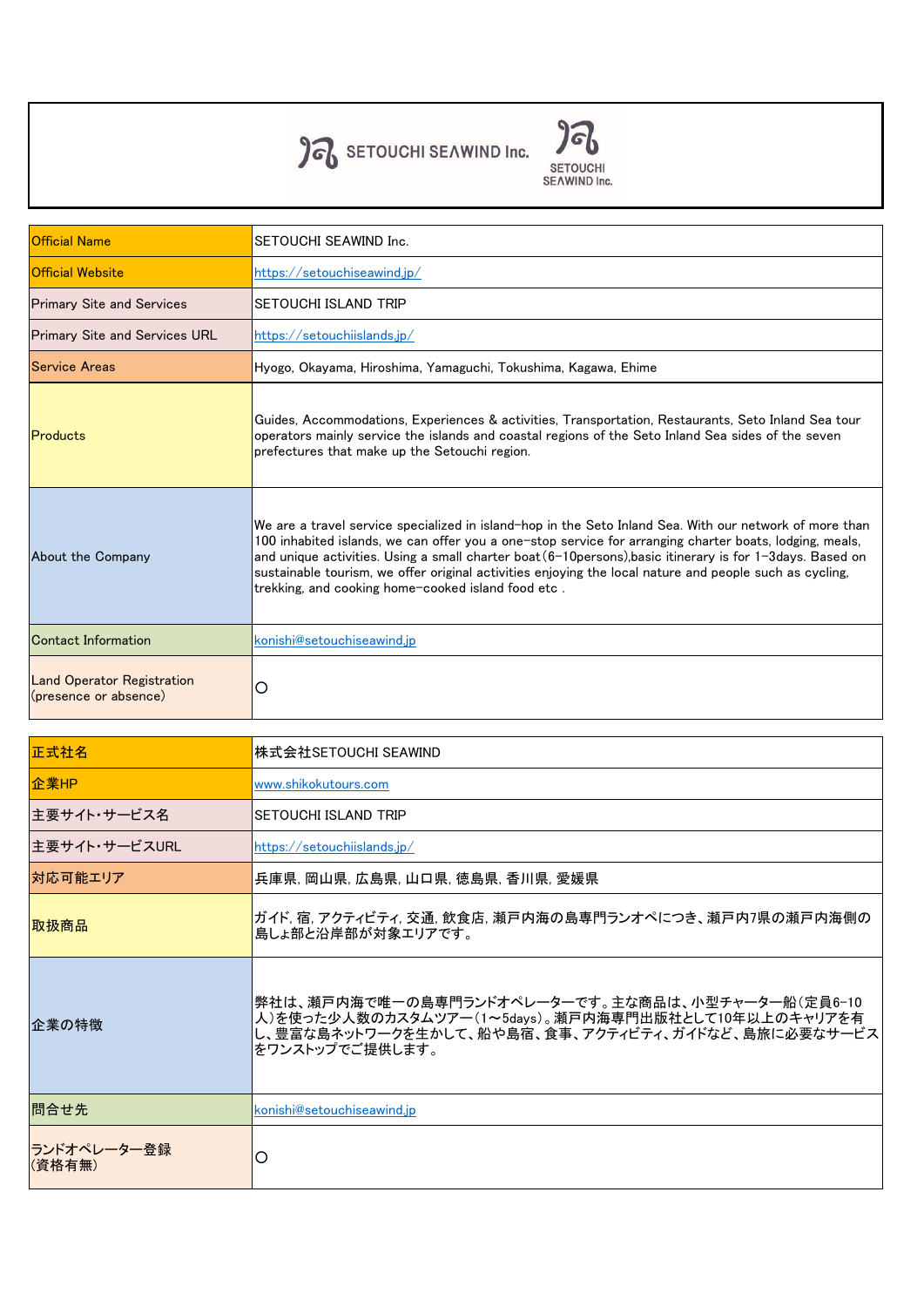

| <b>Official Name</b>                                       | Ozu city DMO, Kita Management                                                                                                                                                                                                                                                                                                                                                                                                                                                                                                                                                                                                                                                                                                                                                                                                                           |
|------------------------------------------------------------|---------------------------------------------------------------------------------------------------------------------------------------------------------------------------------------------------------------------------------------------------------------------------------------------------------------------------------------------------------------------------------------------------------------------------------------------------------------------------------------------------------------------------------------------------------------------------------------------------------------------------------------------------------------------------------------------------------------------------------------------------------------------------------------------------------------------------------------------------------|
| <b>Official Website</b>                                    | http://kita-m.com/                                                                                                                                                                                                                                                                                                                                                                                                                                                                                                                                                                                                                                                                                                                                                                                                                                      |
| <b>Primary Site and Services</b>                           |                                                                                                                                                                                                                                                                                                                                                                                                                                                                                                                                                                                                                                                                                                                                                                                                                                                         |
| <b>Primary Site and Services URL</b>                       |                                                                                                                                                                                                                                                                                                                                                                                                                                                                                                                                                                                                                                                                                                                                                                                                                                                         |
| <b>Service Areas</b>                                       | Ehime                                                                                                                                                                                                                                                                                                                                                                                                                                                                                                                                                                                                                                                                                                                                                                                                                                                   |
| Products                                                   | Guides, Accommodations, Experiences & activities                                                                                                                                                                                                                                                                                                                                                                                                                                                                                                                                                                                                                                                                                                                                                                                                        |
| About the Company                                          | Ozu, situated in the Southern end of Ehime Prefecture, is a sparsely populated municipality boasting<br>significant heritage.<br>Kita Management, created in 2018, acts as Ozu city's DMO (Destination Management Organization).<br>Other than enhancing new programmes and promoting the town as a tourist destination, Kita<br>Management is engaged in a far-reaching project of urban regeneration, in which part of its derelict<br>heritage is given a facelift and offered to locals and visitors.<br>A carefully restored castle tower, centennial & sumptuous tea houses, breathtaking treks & landscapes<br>or an intriguing and crystal-clear river are all available to Ozu visitors. All this is bundled by a long-<br>standing & distinct culture and new lodgings occupying restored old-houses scattered within the historic<br>centre. |
| Contact Information                                        | kita-management@kita-m.com                                                                                                                                                                                                                                                                                                                                                                                                                                                                                                                                                                                                                                                                                                                                                                                                                              |
| <b>Land Operator Registration</b><br>(presence or absence) | О                                                                                                                                                                                                                                                                                                                                                                                                                                                                                                                                                                                                                                                                                                                                                                                                                                                       |

| 正式社名                   | 一般社団法人キタ・マネジメント                                                                                                                                                                           |
|------------------------|-------------------------------------------------------------------------------------------------------------------------------------------------------------------------------------------|
| 企業HP                   | http://kita-m.com/                                                                                                                                                                        |
| 主要サイト・サービス名            |                                                                                                                                                                                           |
| 主要サイト・サービスURL          |                                                                                                                                                                                           |
| 対応可能エリア                | 愛媛県                                                                                                                                                                                       |
| 取扱商品                   | ガイド, 宿, アクティビティ                                                                                                                                                                           |
| 企業の特徴                  | キタ・マネジメントは、地域に観光産業を根付かせるため、大洲地域の歴史文化などの観光資源を活用<br>した事業に取り組んでいる地域DMOです。<br>観光振興及び観光誘客を促進し、大洲の城下町に広がる歴史的資源や自然などを保全しながら、様々<br>な民間事業者等と新たな価値を創造し、地域経済の発展に寄与することで、後世に地域の文化を残して<br>いく活動を行っています。 |
| 問合せ先                   | kita-management@kita-m.com                                                                                                                                                                |
| ランドオペレーター登録 <br>(資格有無) | О                                                                                                                                                                                         |